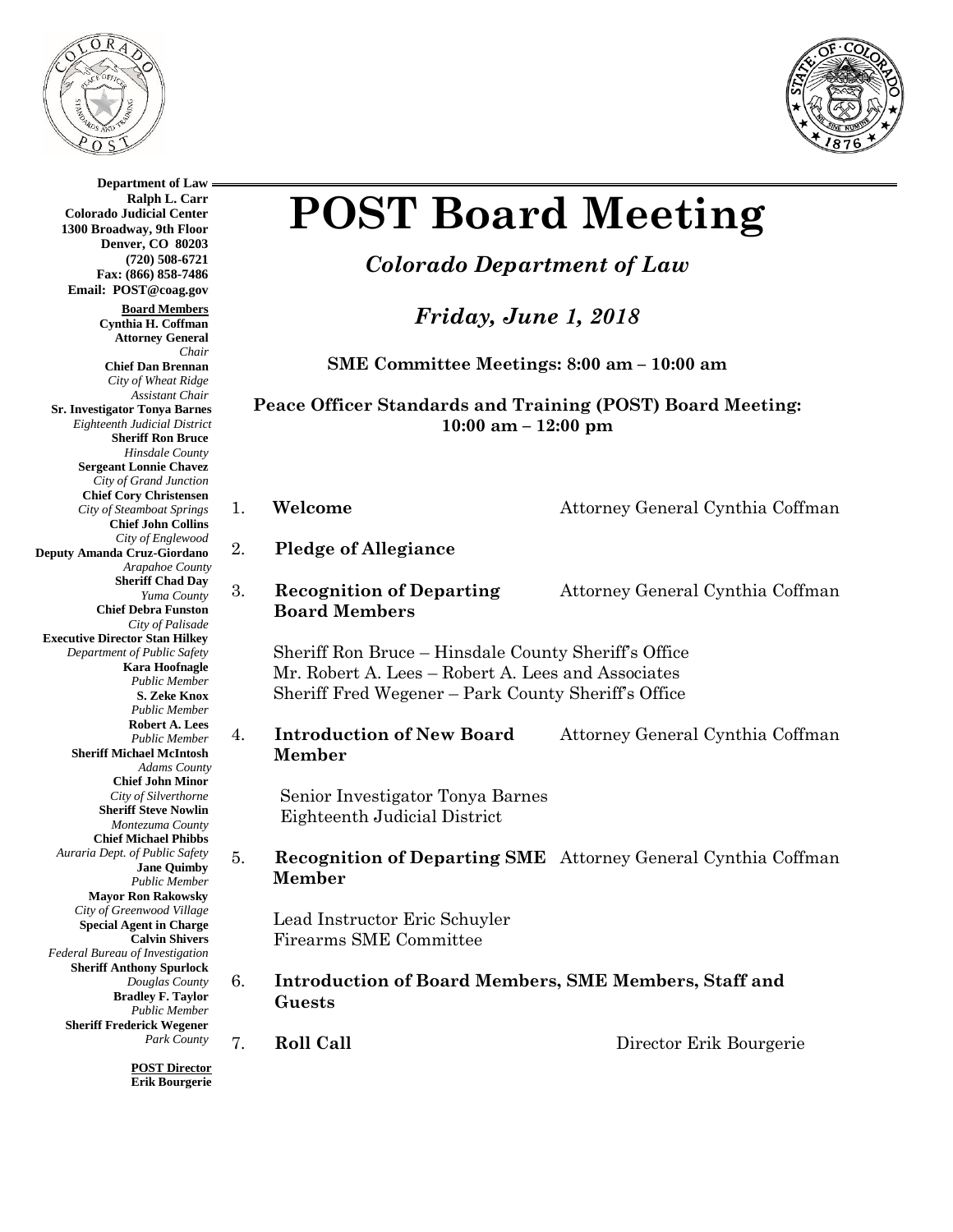## Page 2

## 8. **Subject Matter Expert Committee Reports**

|     | A.                                                                                              | Arrest Control                                                                                | Agent Ike Beers, Chair           |
|-----|-------------------------------------------------------------------------------------------------|-----------------------------------------------------------------------------------------------|----------------------------------|
|     | <b>B.</b>                                                                                       | Curriculum<br>(See supplemental handout)                                                      | Sgt. Graham Dunne, Chair         |
|     | C.                                                                                              | Firearms                                                                                      | Trng. Mgr. John Hood, Vice-Chair |
|     | D.                                                                                              | Law Enforcement Driving                                                                       | Cmdr. Karl Smalley, Chair        |
| 9.  | <b>Approval of POST Board</b><br><b>Minutes for March 9, 2018</b><br>(See supplemental handout) |                                                                                               | Attorney General Cynthia Coffman |
| 10. | <b>Curtis Martindale Rule 7 Appeal</b><br>(See supplemental handout)                            |                                                                                               | Director Erik Bourgerie          |
| 11. | Katrina Baltodono Rule 8 Appeal<br>(See supplemental handout)                                   |                                                                                               | Director Erik Bourgerie          |
| 12. | John McDonald Rule 8 Appeal<br>(See supplemental handout)                                       |                                                                                               | Director Erik Bourgerie          |
| 13. | <b>Abdisalam Mumin Rule 8 Variance</b><br>(See supplemental handout)                            |                                                                                               | Director Erik Bourgerie          |
| 14. |                                                                                                 | <b>Peace Officer Certification</b><br><b>Revocation Actions</b><br>(See supplemental handout) | Director Erik Bourgerie          |

#### **POST Rule 9 - Revocation of Peace Officer Certifications – Felony**

**Convictions:** § 24-31-305, C.R.S.(2)(a) A Colorado peace officer certification issued pursuant to subsection (1) or (1.3) of this section or 24-31-308 shall be suspended or revoked by the POST Board if the certificate holder has been convicted of a felony, or has been convicted on or after July 1, 2001, of any misdemeanor described in subsection (1.5) of § 24-31-30 C.R.S., or has otherwise failed to meet the certification requirements established by the Board. For purposes of this rule, the term 'conviction' includes any deferred judgments or deferred sentences imposed by a court.

1. No. F18-01, Andrew Espinoza, Certification B9191 (PID 112446). On December 8, 2017, Respondent was convicted of eight counts of Wildlifeillegal Sale/Purchase-big Game §33-6-113(1),(2)(a) CRS, a Class 5 Felony. The Respondent was employed as a peace officer on the date of the offense (Date of Offense: November 14, 2014, Costilla County Sheriff's Office, Date of Separation January 02, 2017). The Respondent has failed to comply with POST Show Cause Order No. F18-01 by failing to appear at the scheduled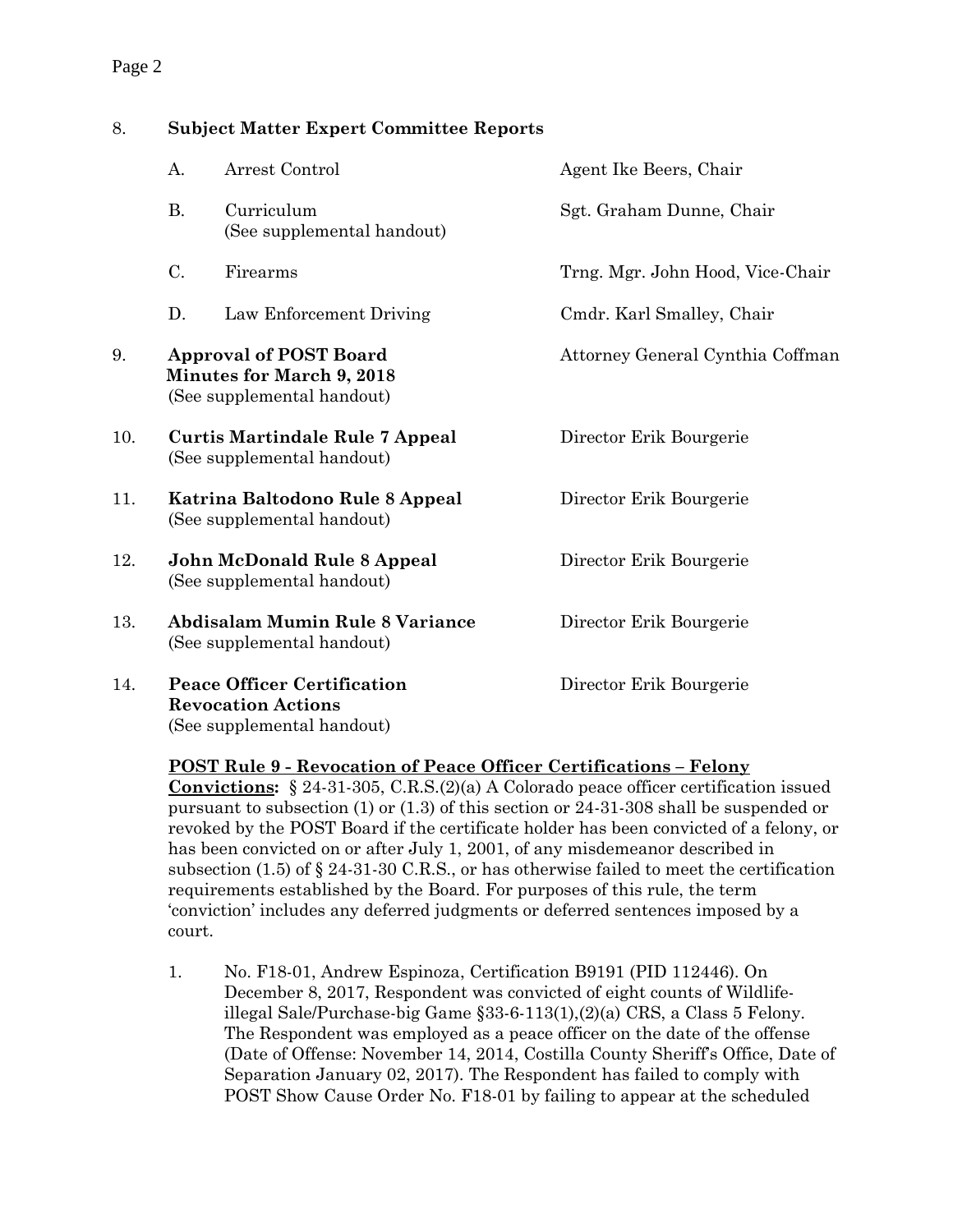Show Cause Hearing on February 23, 2018. Director Bourgerie recommends revocation of Andrew Espinoza's Colorado Peace Officer Certification B9191 (PID 112446).

- 2. No. F18-02, Michael Taylor, Certification B13025 (PID 129744). On December 12, 2017, Respondent was convicted of one count of Insurance Fraud§18-5-211(1),(4) CRS, a Class 5 Felony. The Respondent was employed as a peace officer on the date of the offense (Date of Offense: June 13, 2010, Basalt Police Department, Date of Separation December, 19, 2010 and Silt Police Department, Date of Separation November 21, 2017). The Respondent has failed to comply with POST Show Cause Order No.F18-02 by failing to appear at the scheduled Show Cause Hearing on February 23, 2018. Director Bourgerie recommends revocation of Michael Taylor's Colorado Peace Officer Certification B13025 (PID 129744).
- 3. No. F18-03, Leonard Portugal, Certification B4665 (PID 127139). On February 28, 2018, Respondent was convicted of one count of Attempt to Influence a Public Servant§18-8-306 CRS, a Class 4 Felony and one count of Embezzlement of Public Property §18-8-407 CRS, a Class 5 Felony. The Respondent was employed as a peace officer on the date of the offense (Date of Offense: January 8, 2015, Mountain View Police Department, Date of Separation April 20, 2017). The Respondent has complied with POST Show Cause Order No. F18-03 by appearing at the scheduled Show Cause Hearing on April 5, 2018. Director Bourgerie recommends revocation of Leonard Portugal's Colorado Peace Officer Certification B4665 (PID 127139).
- 4. No. F18-04, Daniel Garrison, Certification B130283 (PID 130283). On January 5, 2018, Respondent was convicted of one count of Motor Vehicle Theft §18-4-400 CRS, a Class 6 Felony. The Respondent was not employed as a peace officer on the date of the offense (Date of Offense: January 10, 2017). The Respondent has failed to comply with POST Show Cause Order No.F18- 04 by failing to appear at the scheduled Show Cause Hearing on March 9, 2018. Director Bourgerie recommends revocation of Daniel Garrison's Colorado Peace Officer Certification B130283 (PID 130283).
- 5. No. F18-05, Anthony Joiner, Certification B13505 (PID 130255). On December 18, 2017, Respondent was convicted of one count of Attempt to Influence a Public Servant §18-8-306 CRS, a Class 4 Felony, one count of Embezzlement of Public Property § 18-8-407, a Class 5 Felony, one count of Forgery-check/commercial Instrument § 18-5-102(1)(c), a Class Felony, and one count of Theft \$1,000-\$20,000 § 18-4-401(1),(2)(c), a class 4 Felony. The Respondent was employed as a peace officer on the date of the offense (Date of Offense: January 1, 2016, Morrison Police Department, Date of Separation December 30, 2016). The Respondent has failed to comply with POST Show Cause Order No.F18-05 by failing to appear at the scheduled Show Cause Hearing on April 5, 2018. Director Bourgerie recommends revocation of Anthony Joiner's Colorado Peace Officer Certification B13505 (PID 130255).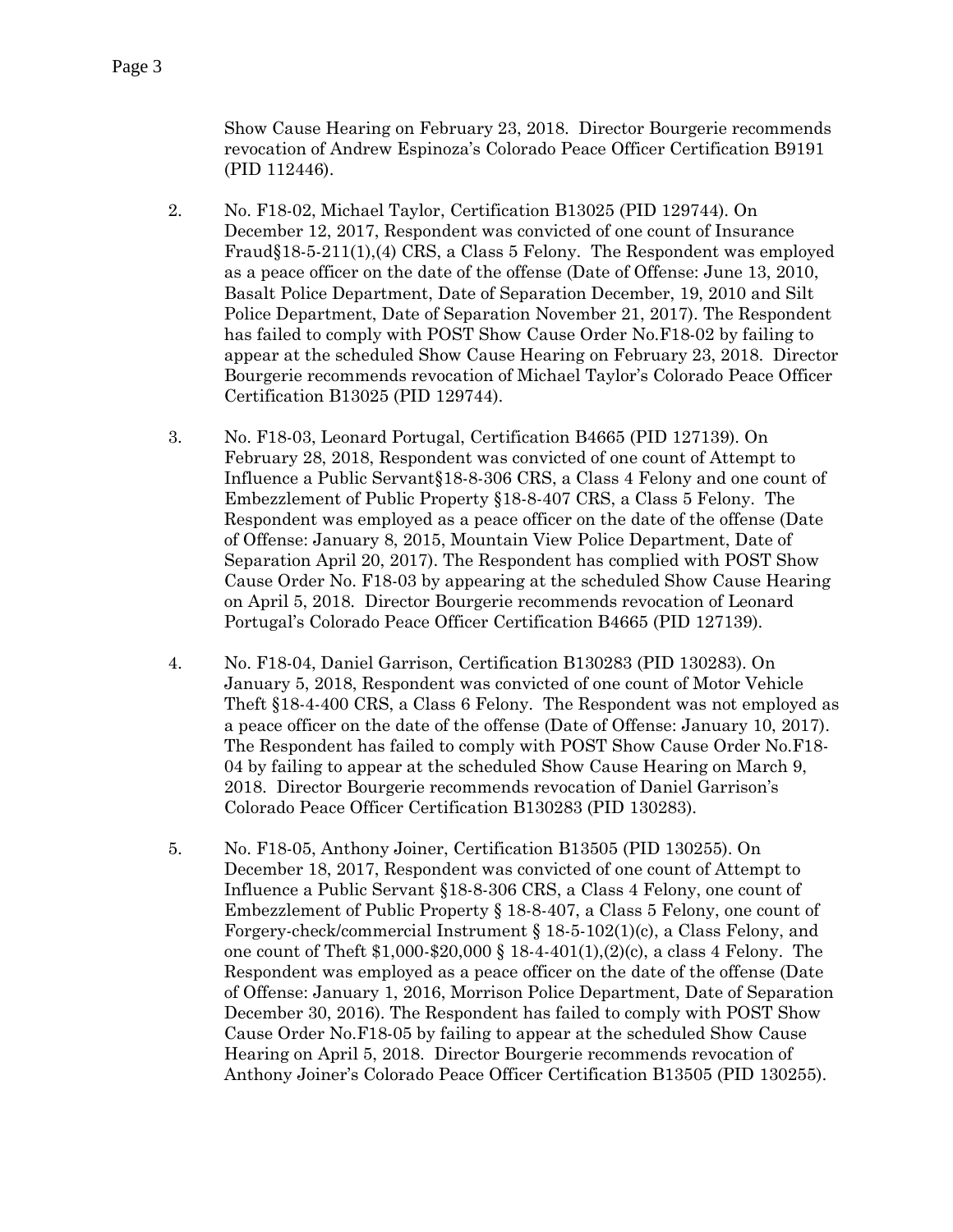6. No. F18-06, Terrie Ann Chevarria (Findley), Certification B01596 (PID 107269). On March 2, 2018, Respondent was convicted of one count of Controlled Substance-dist-sch  $3/4$  §18-18-405(1)(2)(d)(I), a class 4 Felony. The Respondent was not employed as a peace officer on the date of the offense (Date of Offense: April 28, 2017). The Respondent has failed to comply with POST Show Cause Order NO. F18-06 by failing to appear at the scheduled Show Cause Hearing on April 27, 2018. Director Bourgerie recommends revocation of Terrie Ann Chevarria's Colorado Peace Officer Certification B01596 (PID 107269).

#### **POST Rule 9 - Revocation of Peace Officer Certifications – Misdemeanor**

**Convictions:** § 24-31-305, C.R.S.(2)(a) A Colorado peace officer certification issued pursuant to subsection (1) or (1.3) of this section or 24-31-308 shall be suspended or revoked by the POST Board if the certificate holder has been convicted of a felony at any time, or has been convicted on or after July 1, 2001, of any misdemeanor described in subsection  $(1.5)$  of  $\S$  24-31-305 C.R.S., or has otherwise failed to meet the certification requirements established by the Board. For purposes of this rule, the term 'conviction' includes any deferred judgments or deferred sentences imposed by a court. Revocation of peace officer certificates based upon conviction(s) of misdemeanor crimes are recognized in  $\S 24-31-305(1.5)$  (b) thru (h), C.R.S.

- 1. No. M18-01, Ewall Strickland, Certification B134779 (PID 134779). On December 4, 2017, Respondent was convicted of one count of False Reporting-False Identification§18-8-111(1)(d) CRS, a Class 3 Misdemeanor. The respondent was not employed as a peace officer on the date of the offense (Date of Offense: August 16, 2017). The Respondent has failed to comply with POST Show Cause Order No. M18-01 by failing to appear at the scheduled Show Cause Hearing on February 23, 2018. Director Bourgerie recommends revocation of Ewall Strickland's Colorado Peace Officer Certification B134779 (PID 134779).
- 2. No. M18-02, Mark Thornton, Certification B6106 (PID 121935). On November 15, 2017, Respondent was convicted of one count of Assault 3- Know/reckless cause injury §18-3-204(1)(a) CRS, a Class 1 Misdemeanor. The respondent was not employed as a peace officer on the date of the offense (Date of Offense: April 5, 2016). The Respondent has failed to comply with POST Show Cause Order No. M18-02 by failing to appear at the scheduled Show Cause Hearing on February 26, 2018. Director Bourgerie recommends revocation of Mark Thornton's Colorado Peace Officer Certification B6106 (PID 121935).
- 3. No. M18-04, Reuben Liska, Certification B2249-4778 (PID 2249-4778). On November 27, 2017, Respondent was convicted of one count of Official misconduct§18-8-404 CRS, a Class 2 Misdemeanor. The respondent was employed as a peace officer on the date of the offense (Date of Offense: January 20, 2017, Cortez Police Department, Separated February 4, 2017). The Respondent has failed to comply with POST Show Cause Order No. M18- 04 by failing to appear at the scheduled Show Cause Hearing on April 5,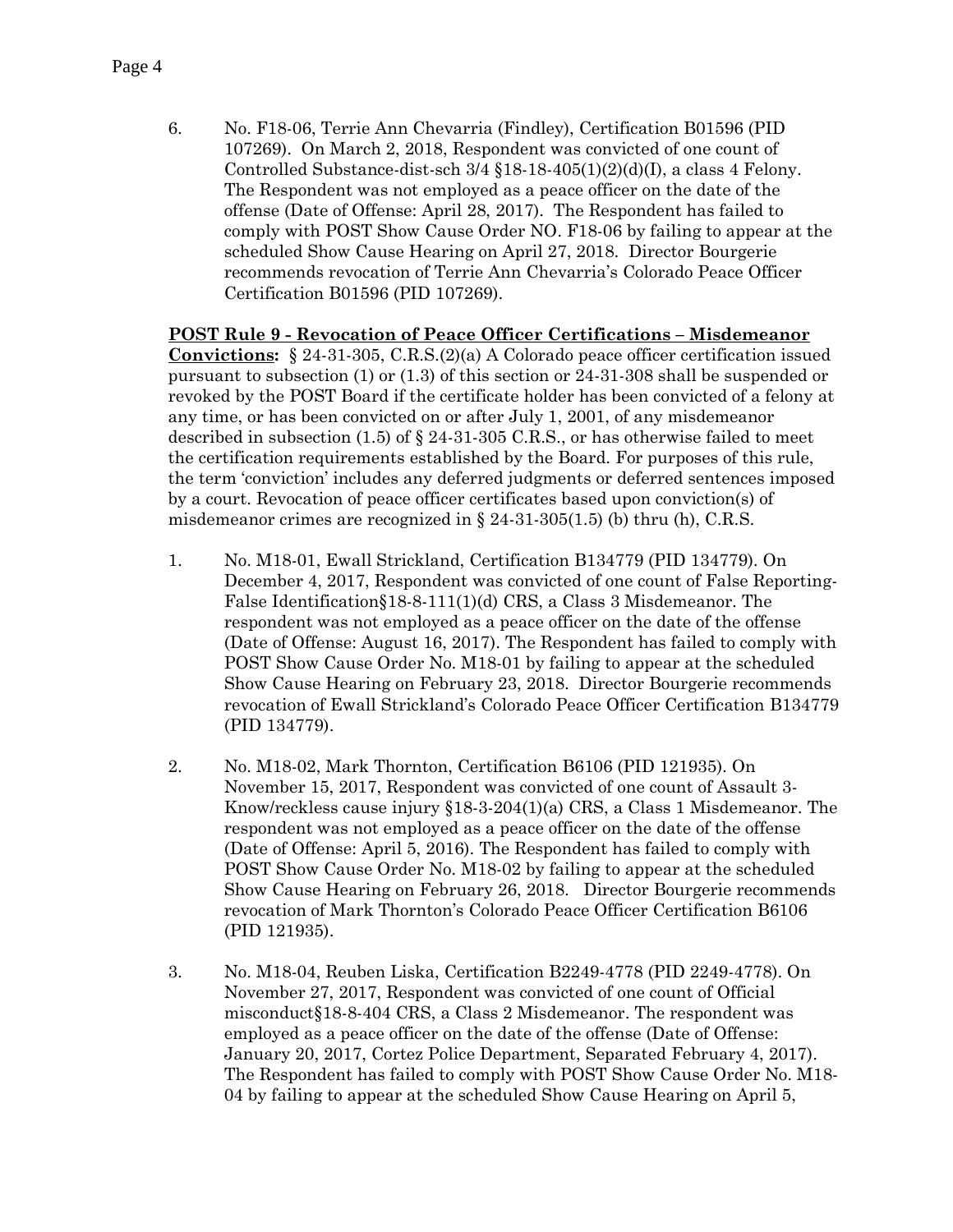2018. Director Bourgerie recommends revocation of Reuben Liska's Colorado Peace Officer Certification B2249-4778 (PID 2249-4778).

- 4. No. M18-05, Adam Alcon, Certification B13530 (PID 130126). On July 5, 2017, Respondent was convicted of one count of Official misconduct§18-8-404 CRS, a Class 2 Misdemeanor. The respondent was employed as a peace officer on the date of the offense (Date of Offense: January 1, 2017, Montezuma County Sheriff's Office, Separated April 24, 2017). The Respondent has failed to comply with POST Show Cause Order No. M18-05 by failing to appear at the scheduled Show Cause Hearing on April 5, 2018. Director Bourgerie recommends revocation of Adam Alcon's Colorado Peace Officer Certification B13530 (PID 130126).
- 5. No. M18-06, Michael Thomas Martinez, Certification R2699 (PID 139067). On February 15, 2018, Respondent was convicted of one count of one count of Controlled Substance-unlawful use §18-18-404(1) CRS, a Class 2 Drug Misdemeanor. The respondent was not employed as a peace officer on the date of the offense (Date of Offense: November 1, 2017). The Respondent has failed to comply with POST Show Cause Order No. M18-06 by failing to appear at the scheduled Show Cause Hearing on April 5, 2018. Director Bourgerie recommends revocation of Michael Thomas Martinez's Colorado Peace Officer Certification R2699 (PID 139067).
- 6. No. M18-07, Branden Michael Burbank, Certification B17713 (PID 138681). On March 6, 2018, Respondent was convicted of one count of one count of Harassment-strike/shove/kick §18-9-111(1)(a) CRS, a Class 3 Misdemeanor. The respondent was not employed as a peace officer on the date of the offense (Date of Offense: September 10, 2017). The Respondent has failed to comply with POST Show Cause Order No. M18-07 by failing to appear at the scheduled Show Cause Hearing on April 17, 2018. Director Bourgerie recommends revocation of Branden Michael Burbank's Colorado Peace Officer Certification B17713 (PID 138681).
- 7. No. M18-08, Arthur Ortega, Certification B14540 (PID 133292). On July 12, 2017, Respondent was convicted of one count of one count of Harassmentstrike/shove/kick §18-9-111(1)(a) CRS, a Class 3 Misdemeanor. The respondent was not employed as a peace officer on the date of the offense (Date of Offense: April 6, 2017). The Respondent has failed to comply with POST Show Cause Order No. M18-08 by failing to appear at the scheduled Show Cause Hearing on April 27, 2018. Director Bourgerie recommends revocation of Arthur Ortega's Colorado Peace Officer Certification B14540 (PID 133292).
- 8. No. M18-09, Orlando Chavez Rubio, Certification B0105-8251 (PID 0105- 8251). On March 12, 2018, Respondent was convicted of one count of one count of Assault 3-Know/reckless cause injury §18-3-204(1)(a) CRS, a Class 1 Misdemeanor. The respondent was not employed as a peace officer on the date of the offense (Date of Offense: August 20, 2017). The Respondent has